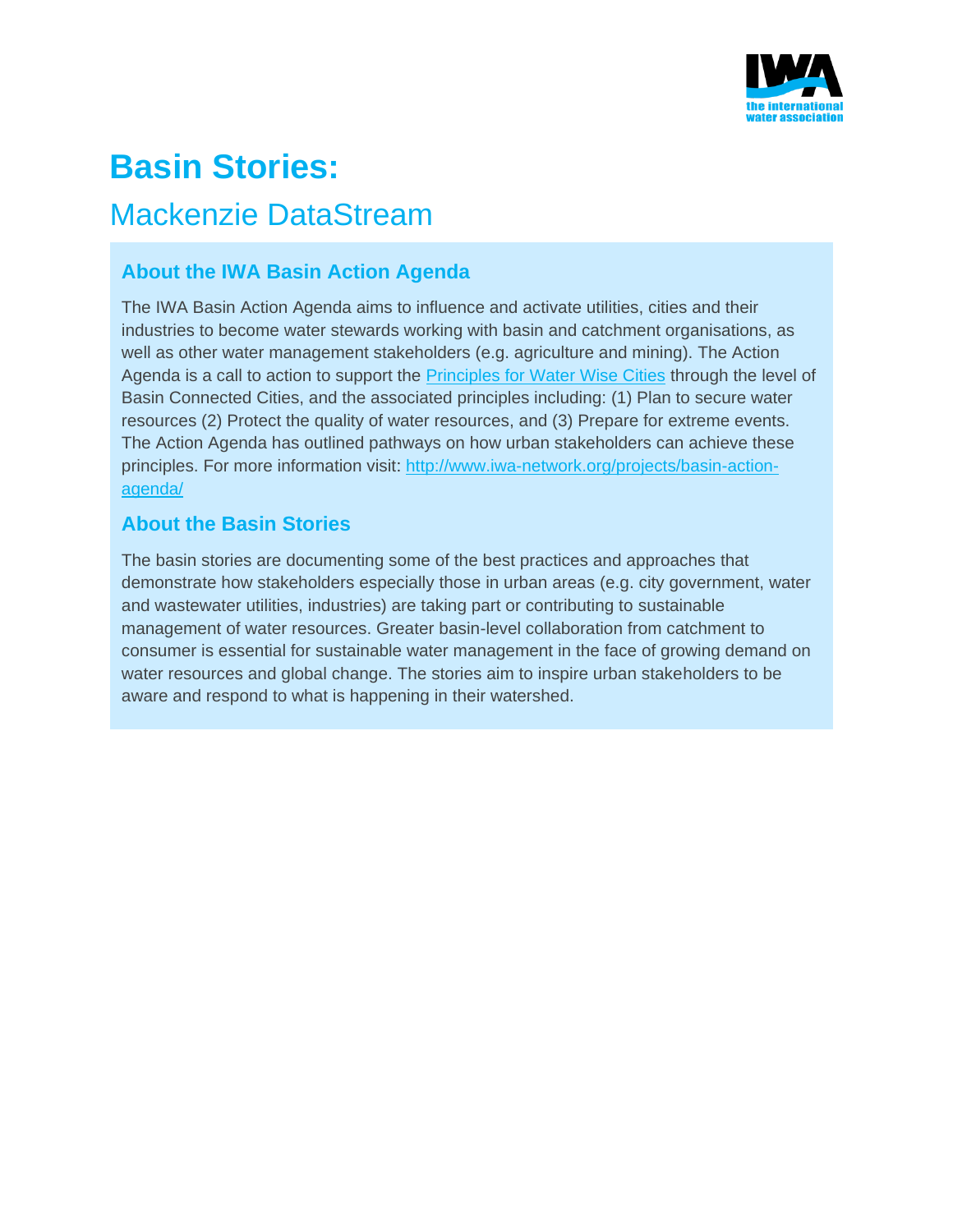### **Concerns about the future – Communities protecting basins with data and information**

The Mackenzie River Basin represents a very important source for water resources for communities in the Northwest Territories, Canada. The Mackenzie River and its tributaries form the largest river basin in Canada. People in the basin extract and discharge water for a variety of uses; land and water use changes, impacts from industry, and climate change contribute to concerns over water quality. Communities from the Northwest Territories are concerned about the future of the Mackenzie River Basin and are looking for solutions and ways to protect the quality of water resources in the basin.

The Mackenzie DataStream supports water quality monitoring in the basin by housing data inputs collected by communities throughout the Mackenzie River Basin. The data and information that is uploaded to the DataStream aims to inform and educate about the quality of water resources and threats to these resources within the basin. Thanks to all the partners and data contributors, communities in the Northwest Territories, Northern British Columbia and Alberta, are increasing efforts to protect the future of the Mackenzie River Basin. The lessons from the Mackenzie DataStream could potentially be applied in other basins with a variety of stakeholders including those in urban areas.

Arctic Ocea

### **Mackenzie Basin Overview**

The problem: Open information about water quality in the basin is not available, and communities are being affected by changes in the water

The solution: The Gordon Foundation, in partnership with the Northwest Territories and community partners, introduce Mackenzie DataStream, open access platform to share and access water quality data in the basin. It is designed to support community engagement in water quality monitoring and decision making. DataStream was built by Tesera Systems Inc.

Pacific Ocean Location: Canada

Flows 4,241km from the Columbia Ice-Field in Jasper National Park to the Beaufort Sea (Artic Ocean)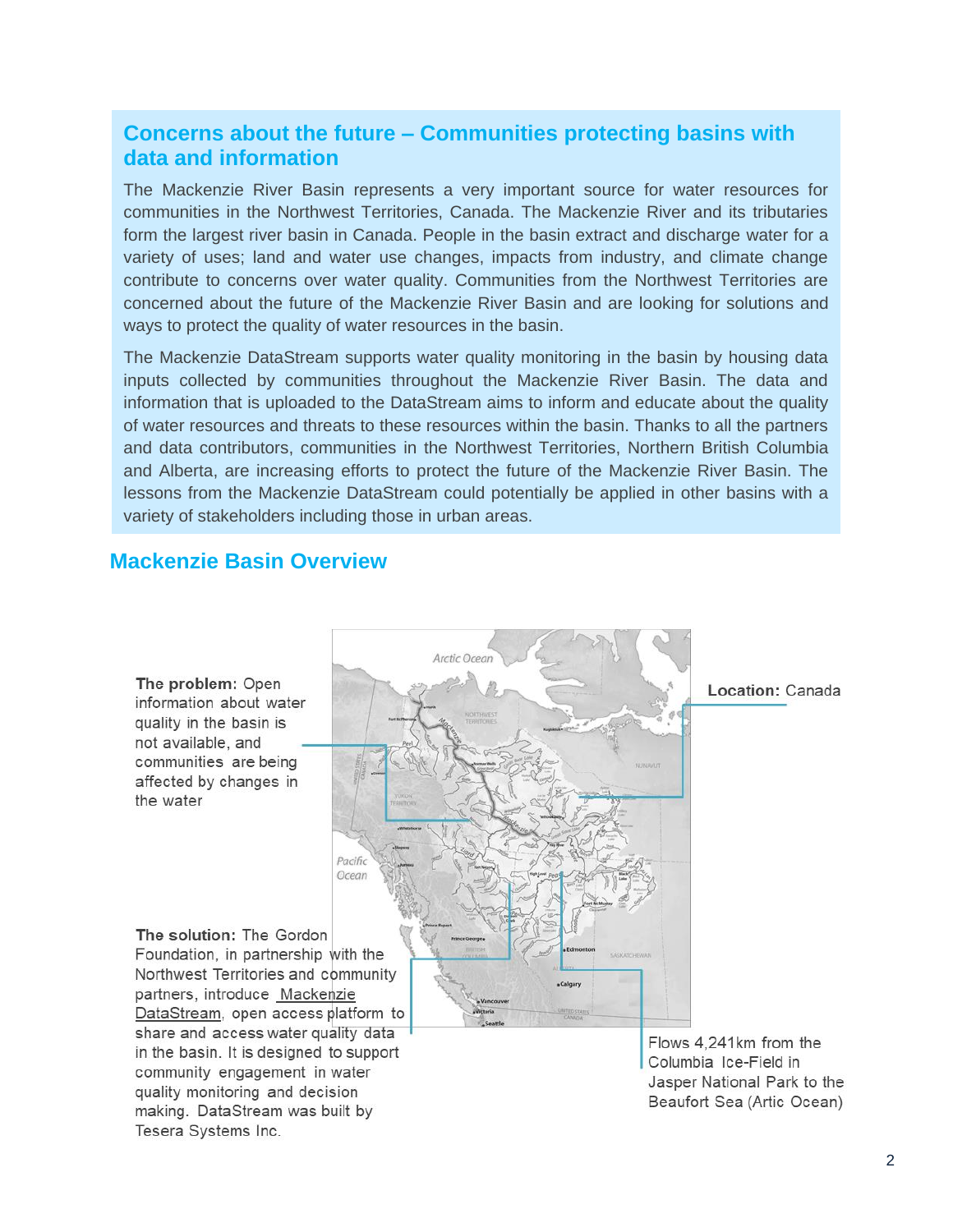### **1. The Problem**

The Mackenzie River Basin is located in Canada, flowing 4,241 km from the Columbia Ice-field in Jasper National Park to its mouth at the Beaufort Sea in the Arctic Ocean. The basin covers nearly 20% of Canada and has six sub-basins: the Athabasca, the Peace, the Liard, the Peel, the Great Slave and the Mackenzie – Great Bear<sup>1</sup>. The basin has a population of about 400,000 people living primarily in remote, Indigenous communities, mainly accessible by air or water. The Mackenzie River Basin sustains not only communities, but also ecosystems that contribute to the Arctic Ocean circulation<sup>2</sup>.

The Mackenzie River Basin is impacted by a number of stressors including climate change as well as land cover changes and pollution from industrial development. Rapid global climate change and urban development is affecting the water quality and ecosystem health at the basin level. Communities that rely on its water seek protection for these water resources. To protect and make sustainable decisions for freshwater management in the basin, it is necessary to have data; however, to date, there are limited applications and services to bring together and share data in an accessible ways. There are challenges for scientific communities and public surrounding the sharing of information, and this needs to change if communities want to protect the basin.

### **2. The Solution**

Mackenzie DataStream was officially launched in November 2016 in the Northwest Territories and Ottawa. Mackenzie DataStream was built by the Gordon Foundation in partnership with the Government of the Northwest Territories and communities living in the Basin. The software was built by Tesera Systems Inc. DataStream is an open access application that contains high quality data and allows users to explore and share water data relevant to the Mackenzie River Basin. DataStream offers accurate and up-to-date information collected from 23 communities that monitor more than 50 sites and measure more than 70 parameters including, for example, temperature, PH, and turbidity. The Government of the Northwest Territories facilitates community-based monitoring within its territory and works with communities to ensure that the data are scientifically robust<sup>3</sup>.

The aim of this application is to provide freely available and accurate information that allows users, communities and scientific groups to actively be involved in protecting the water resources of the basin. Through Mackenzie DataStream, users and communities are empowered to share and collect open data and information about water quality. DataStream supports the engagement of users and communities in decision-making processes that shape policies for the sustainable management of the basin.

l

http://www.mrbb.ca/information/9/index.html

<sup>&</sup>lt;sup>2</sup> http://gordonfoundation.ca/initiatives/mackenzie-data-stream/

<sup>3</sup> https://tesera.com/mackenzie-datastream/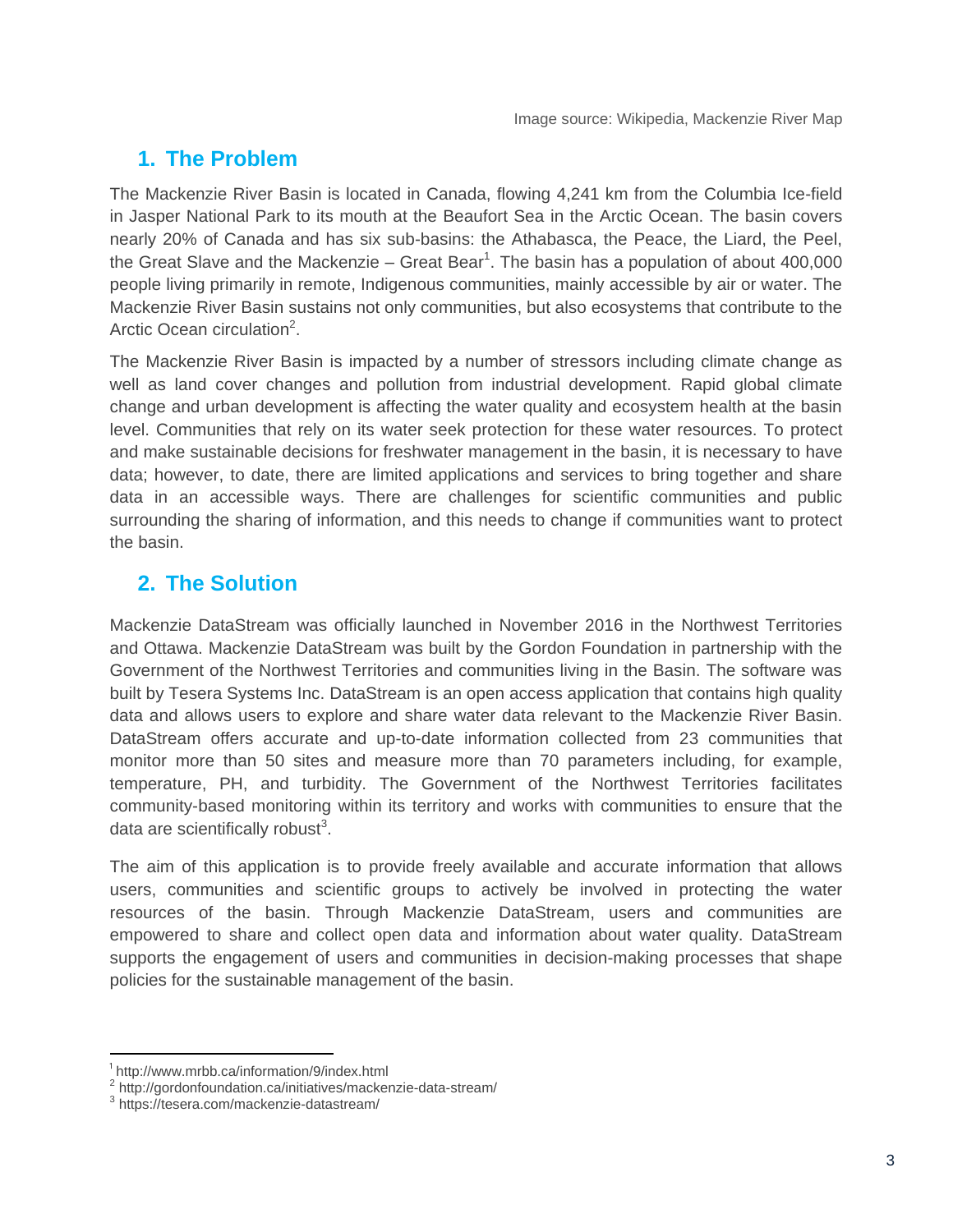#### **2.1. Mackenzie DataStream: Data-to-Policy Life Cycle**

Mackenzie DataStream is an intuitive tool that is openly accessible and free of charge. To access it, users can visit the [application website,](http://mackenziedatastream.ca/#/search) enter a location, and specify the type of data needed.

d) *Community:* Users and people at the basin level are connected and understand the changes and threats to the basin. They take action, seek protection, and are involved in

The DataStream model follows a cyclical process that allows the hub to successfully function by providing and receiving information from scientists and communities within the basin:

- a) *Mackenzie DataStream Platform*: Collects and houses information at the basin level and shares it with communities
- b) *Open data to knowledge:* Access to open data allows scientific groups and communities to take action and provide innovative ideas for the protection of the basin
- c) *Policy and action:* Decision-makers, stakeholders, utilities and governments at the basin and national level use the information to take action and protect the basin

decision-making for the Mackenzie River Basin.

### **The goal**

Mackenzie Data Stream aims to support Indigenous communities to keep track of water quality issues to reduce further damage in the basin.

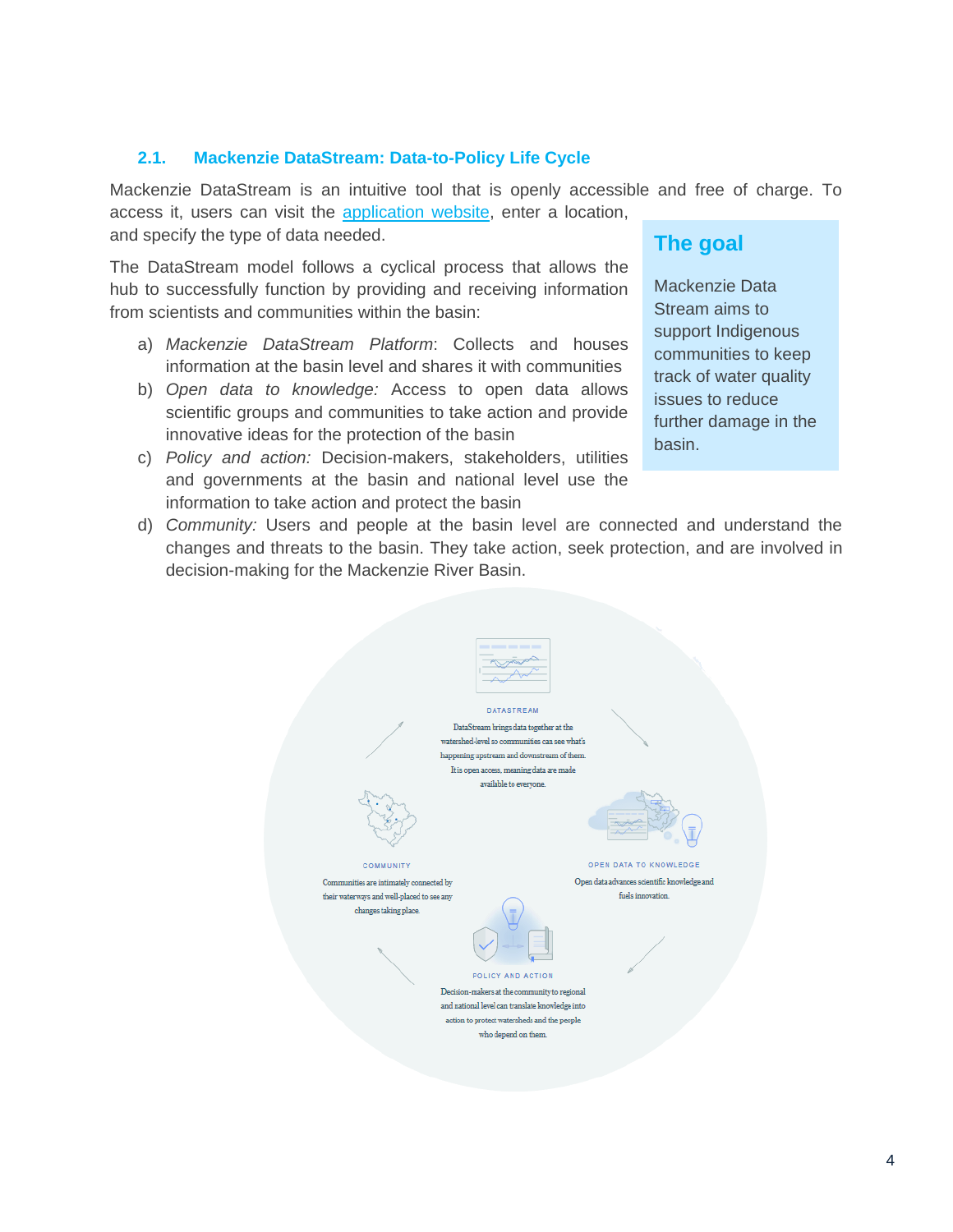#### The Mackenzie DataStream Process (Source: Gordon Foundation, 2017)

#### **2.2. Tools**

DataStream's design is based on past experiences and applications created by Tesera Systems Inc. together with inputs from end-users and partners. Tesera is a group of developers, designers and data scientists focused on creating data-based web applications. Their applications involve the creation of tools used to prevent avalanches, track fires, monitor water quality and more<sup>4</sup>.

Mackenzie DataStream benefited from lessons that Tesera learned from previous projects. To create Mackenzie DataStream and make it user friendly it was necessary to combine different programs. To ensure that the platform functions smoothly and without errors, Tesera made use of "Frictionless data"; a system created by Open-Knowledge International<sup>5</sup>. This system allows users to work around information and data (upload and download) without friction, making the process more dynamic and productive.

#### **2.3. Participants**

To ensure the successful implementation of DataStream, its continued usage and application requires the collaboration of different organisations and scientific groups. Each organisation has a role in successfully achieving collective goals for DataStream.

- **The Gordon Foundation:** A charitable organisation dedicated to protecting Canada's water and amplifying underrepresented voices. The Gordon Foundation seeks to develop Mackenzie DataStream to provide tools and information for communities to protect their water resources and allows communities to influence the policies and decisions at the basin level<sup>6</sup>.
- *The Government of the Northwest Territories (GNWT):* A key partner during the development and implementation of Mackenzie DataStream. The GNWT supports community-based monitoring activities and supervises the uploading of data in their region. Furthermore, they carry out research and provide information about environmental impacts and aquatic health. They do not only promote and share data but also help communities understand the data in order to take actions for the preservation of the water quality.
- *Tesera Systems Inc.:* Developer supporting The Gordon Foundation and the Government of the Northwest Territories in the creation of an application for environmental protection and water quality conservation in the Mackenzie River Basin. Tesera applies technology to support improved water quality assessment through open source applications<sup>7</sup>.
- *Fort Nelson First Nation (FNFN):* Develops and implements land and water governance programmes in and for their community. Fort Nelson First Nation also provides support around strategic policy development, community consultation, and research projects

 $\overline{\phantom{a}}$ 4 https://tesera.com/

<sup>5</sup> http://frictionlessdata.io/about/

<sup>&</sup>lt;sup>6</sup> http://gordonfoundation.ca/

<sup>&</sup>lt;sup>7</sup> https://tesera.com/mackenzie-datastream/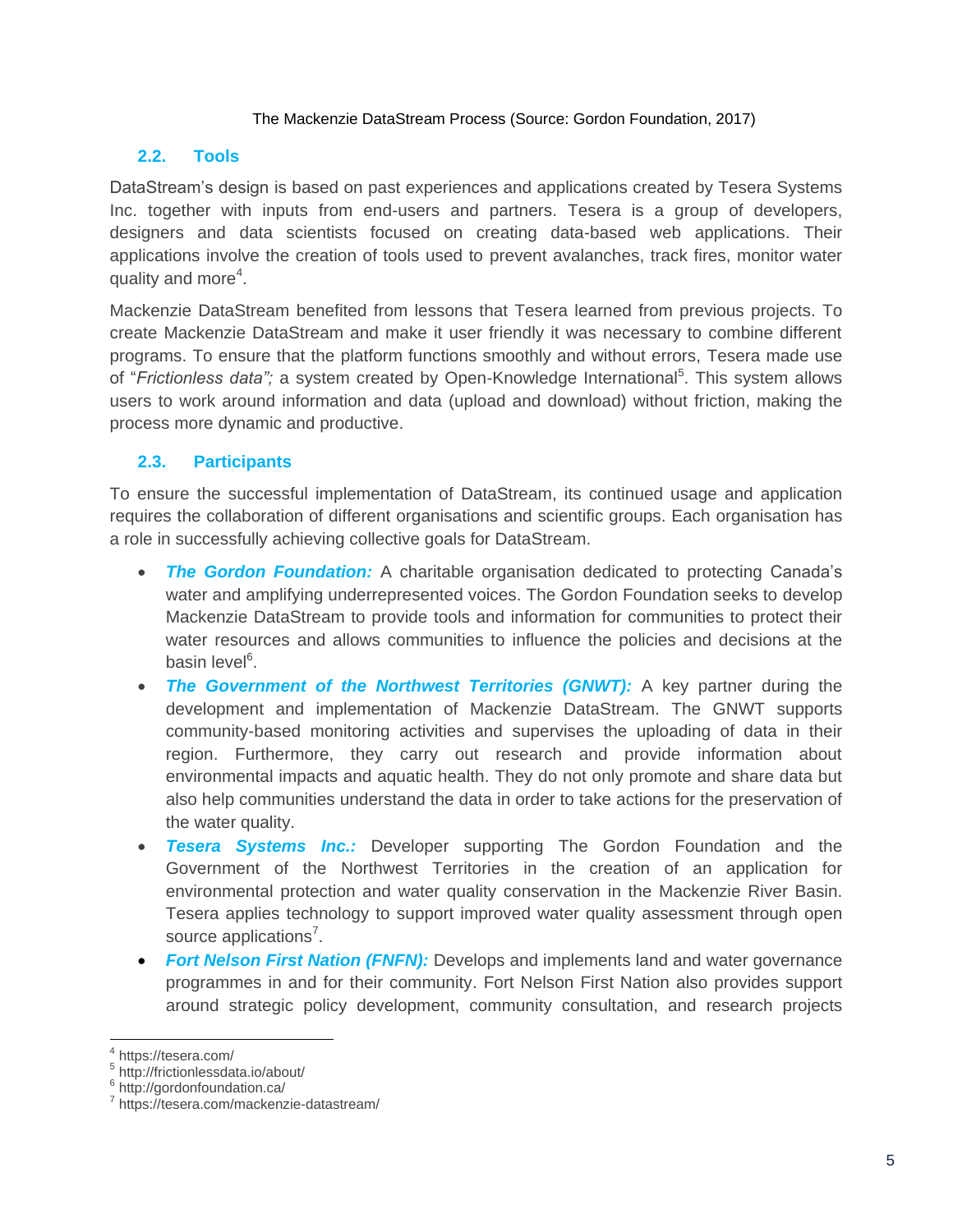inside their community. FNFN was the first community, outside of the NWT, to upload their data on Mackenzie DataStream. The partnership with FNFN has been important in the ongoing development of Mackenzie DataStream.

**Community:** Partner communities who are actively monitoring the Basin's waters play an essential role in Mackenzie DataStream by contributing massive amounts of data that is used to understand the quality and health of the freshwater bodies in the Mackenzie River Basin.<sup>8</sup>.



*Collecting data in the Mackenzie River Basin (Source: Pat Kane, 2017)*

### **3. Outcomes**

 $\overline{\phantom{a}}$ 

#### **3.1. The challenges**

For the DataStream platform, there were and still are many challenges to overcome.

a) *Data is not open:* Sharing information and data inside scientific communities can be challenging. Many researchers and organizations are not prepared to share information as a free/open source. This approach of sharing information is still a new concept inside the scientific world, but could contribute greatly to communities and watershed management.

The Gordon Foundation points to the difficulties of working with data; finding the right people and the right data is a challenge. The Government of the Northwest Territories provides support identifying the right group of scientific partners who work actively with communities to provide robust data.

<sup>&</sup>lt;sup>8</sup> http://mackenziedatastream.ca/#/page/about-communities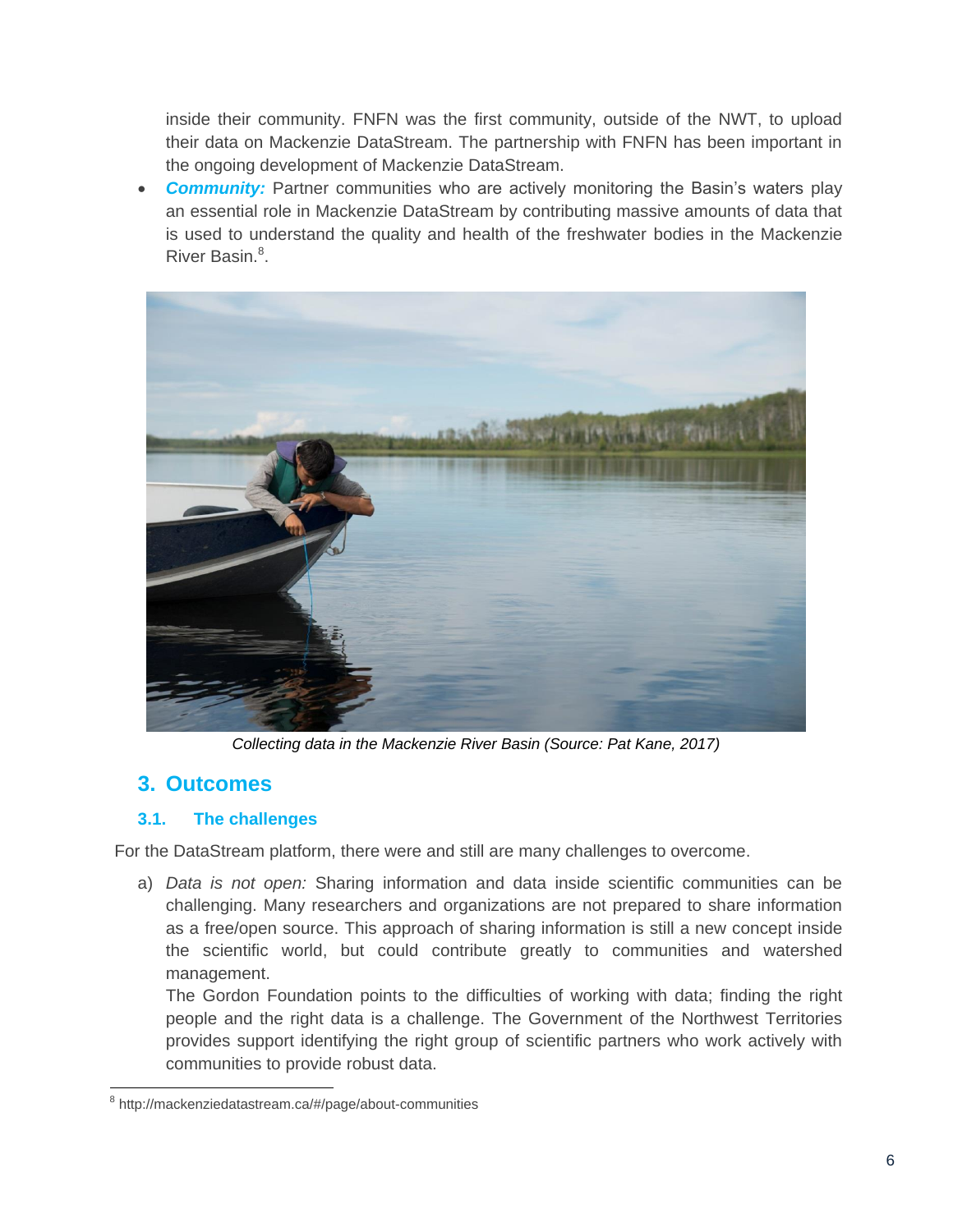b) *Structuring Data*: Organising and creating a data structure is the first step to establishing a library of information. Nevertheless, maintaining and following a structure requires educating users and collaborators; doing this can be cumbersome and requires additional resources and effort.

#### **3.2. Improvements, what is next?**

Mackenzie DataStream provides large amounts of monitoring information collected from various sampling points allowing users and communities to prepare reports and use the information to create protection plans and avoid the degradation of water resources in the Basin. Nevertheless, DataStream is still under development, and as the project continues to grow in scope and scale, new challenges and opportunities are encountered.

The Gordon Foundation is always looking for opportunities to improve DataStream. One of the most important improvements is the introduction of a systematic and standardised way to control the quality of uploaded data; together with this improvement, updating the interface of DataStream is on track.

Mackenzie DataStream seeks to present data in ways that can be easily understood by community users who may not have technical knowledge or a scientific background. All partners see the importance of accessibility, ensuring that the application reaches all knowledge levels so that every community member understands what is happening in the basin and empower them to take action and contribute to positive change. Therefore, improvements will target community inclusivity and data sharing.

#### **3.3. The success of Mackenzie DataStream**

There are plenty of tools and applications providing information about water-related parameters. However, there are few applications that provide access to data free of charge and allow users to monitor and upload information to be shared. This element of Mackenzie DataStream has greatly contributed to its success in northern Canada, as the tool addresses a significant knowledge gap. Thanks to DataStream, communities can track water quality issues and use this information to inform policy and decision-making for a healthy watershed. .

Mackenzie DataStream provides an instrument for communities to educate people about what is happening in the watershed and helps them take action to support sustainable management of water resources in the Mackenzie River Basin. DataStream provides a valuable tool for amplifying the impacts of community water monitoring, and supports knowledge sharing and evidence-informed decision-making.